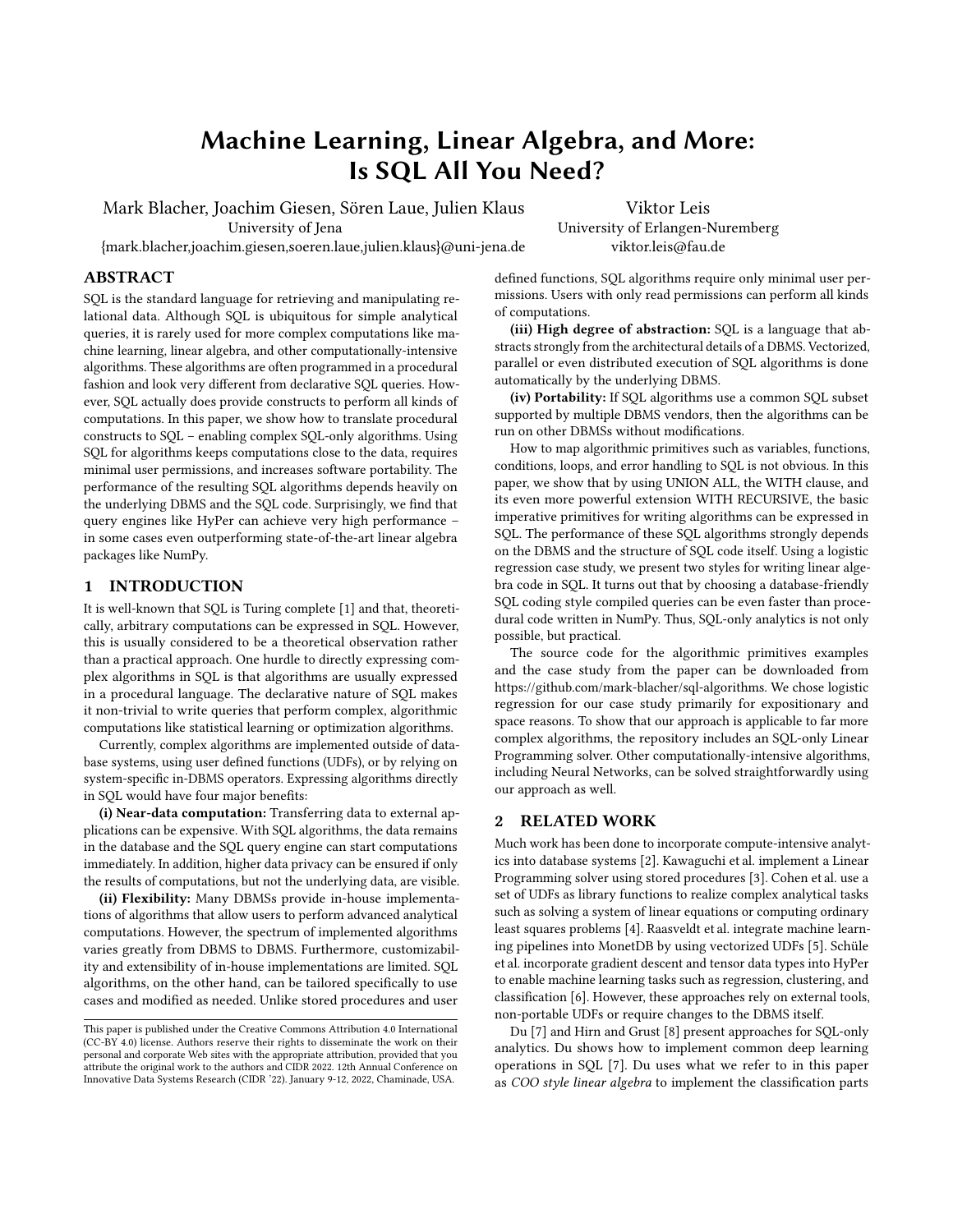of a Convolutional Neural Network and a Graph Convolutional Network. The classification part of a neural network (the forward pass) is a sequence of different tensor operations and does not require iterative constructs. Still, his ideas can be used to run already trained neural networks in the database, using nothing but SQL.

Hirn and Grust compile PL/SQL UDFs to plain SQL queries [\[8\]](#page-5-7). On PostgreSQL the plain SQL queries improve execution times by about a factor of two compared to their PL/SQL UDFs counterparts. The speedup comes from avoiding PL/SQL inherent frictions in the computations such as context switches between SQL and PL/SQL parts of the code. Hirns and Grusts approach of compiling PL/SQL into SQL is very promising and shows us that a compiler could also be something for us to pursue in the future. Also, Ramachandra et al. [\[9\]](#page-5-8) demonstrate similar techniques for compiling imperative UDFs into SQL. However, our goal is not to speed up UDFs. Our goal is to demonstrate how a procedurally-minded, SQL-savvy developer can efficiently translate their ideas directly into plain SQL algorithms. Furthermore, there are conceptual differences between Hirn and Grust, and us, in terms of the SQL style that is used to write algorithms. Hirn and Grust use, for example, LATERAL subqueries to implement challenging iterative constructs, whereas we use recursive references in subqueries instead. Overall, we think that it takes both a performance-aware SQL developer to write the bottleneck part of the algorithm and a compiler to create the boilerplate code around it.

# 3 SQL ALGORITHM PRIMITIVES

In this section, we map algorithmic primitives of procedural languages to SQL's declarative syntax. To demonstrate the translation, we show code snippets in Python and their counterparts in PostgreSQL's SQL dialect.

## 3.1 Variables

In SQL, variables can be represented as relations or as values within relations. Relations are suitable for modeling all required data structures for computations, such as scalars, vectors, matrices, tensors, sets, hash tables, and even trees and graphs [\[1,](#page-5-0) [7\]](#page-5-6). During a computation in SQL, new variables can be created using the WITH clause. The WITH clause allows one to name subqueries. These named subqueries can then be referenced in several places within the main query. However, unlike variables in procedural languages, variables created with the WITH clause in SQL are immutable. To update an SQL variable, a new variable must be created (see Listing [1\)](#page-1-0).

| Listing 1: Creating and updating variables. |  |  |
|---------------------------------------------|--|--|
|---------------------------------------------|--|--|

<span id="page-1-0"></span>

| $x = 1$ ; $x == 1$ ; $print(x) # x is mutable$ |                                                          |              |
|------------------------------------------------|----------------------------------------------------------|--------------|
| WITH $x(x)$ AS (<br>VALUES (1)                 | -- x is immutable                                        | $\mathbf{Q}$ |
| SELECT $x + 1$ FROM $x$                        | $\int x2(x)$ AS ( $\qquad -\epsilon$ create new variable |              |
| ) SELECT $x$ FROM $x2$ ; -- print result       |                                                          |              |

## 3.2 Functions

Functions are essential in most programming languages. They enable code reuse and parameter passing. While the SQL standard

nowadays allows creating SQL functions, this is not supported by all systems and often requires special permissions. A practical alternative is to use the WITH construct, which allows embedding local functions into a SQL query (see Listing [2\)](#page-1-1).

#### Listing 2: Calling functions.

<span id="page-1-1"></span>

| def kelvin_to_celsius(temperature):<br>return [k - 273.15 for k in temperature]<br>def kelvin_to_fahrenheit(temperature):<br>return $[k * 9 / 5 - 459.67$ for k in temperature]<br>temperature = $[300, 170]$<br>print(kelvin_to_fahrenheit(temperature)) |             |
|-----------------------------------------------------------------------------------------------------------------------------------------------------------------------------------------------------------------------------------------------------------|-------------|
| WITH params (temperature) AS (                                                                                                                                                                                                                            |             |
| VALUES (300::float), (170)                                                                                                                                                                                                                                |             |
| ), kelvin_to_celsius(temperature) AS (                                                                                                                                                                                                                    | $--$ inline |
| SELECT temperature - 273.15 FROM params                                                                                                                                                                                                                   |             |
| ), kelvin_to_fahrenheit(temperature) AS ( -- inline<br>SELECT temperature * 9 / 5 - 459.67 FROM params<br>) SELECT * FROM kelvin_to_fahrenheit;                                                                                                           |             |
|                                                                                                                                                                                                                                                           |             |

Note that Listing [2](#page-1-1) contains two functions for converting Kelvins. The user selects the desired conversion method. In this example, the user chooses to convert Kelvin to Fahrenheit. Programs written in SQL can therefore provide interfaces similar to procedural programs that allow users to choose the desired computations. From the developer's perspective, additional functions in SQL code can be used for debugging purposes.

## 3.3 Conditions

Standard SQL does not provide branching constructs, e.g. if-else, to control the program flow. In SQL, the construct that is closest to an if-else statement is the CASE statement. However, the CASE statement determines the results of expressions and therefore resembles a ternary operator rather than a control structure.

To emulate conditional control flow in SQL the UNION ALL construct is suitable. The UNION ALL construct combines the results of two or more SELECT statements. By combining only those results that satisfy conditions in the WHERE clauses of the SELECT statements, it is possible to emulate conditional control flow (see Listing [3\)](#page-1-2). The only restriction for UNION ALL is that the number of columns and the data types of the columns in the individual SELECT statements must match.

|  |  | Listing 3: Conditional assignment. |
|--|--|------------------------------------|
|--|--|------------------------------------|

<span id="page-1-2"></span>

| if random.random() > $0.5$ : # random condition<br>$A = kelvin_to_celsius(temperatures)$<br>else:<br>$A = kelvin_to_fahrenheit(temperatures)$<br>print(A) |  |
|-----------------------------------------------------------------------------------------------------------------------------------------------------------|--|
|                                                                                                                                                           |  |
| ), condition $AS$ ( -- random condition<br>VALUES $(random() > 0.5)$                                                                                      |  |
| $\lambda$ , A(A) AS ( $\sim$ -- only one relation is selected<br>SELECT * FROM kelvin to celsius WHERE<br>$(SELECT * FROM condition)$                     |  |
| <b>UNTON ALL.</b><br>SELECT * FROM kelvin_to_fahrenheit WHERE<br>NOT (SELECT * FROM condition)<br>$SFI.ECT$ $*$ FROM A                                    |  |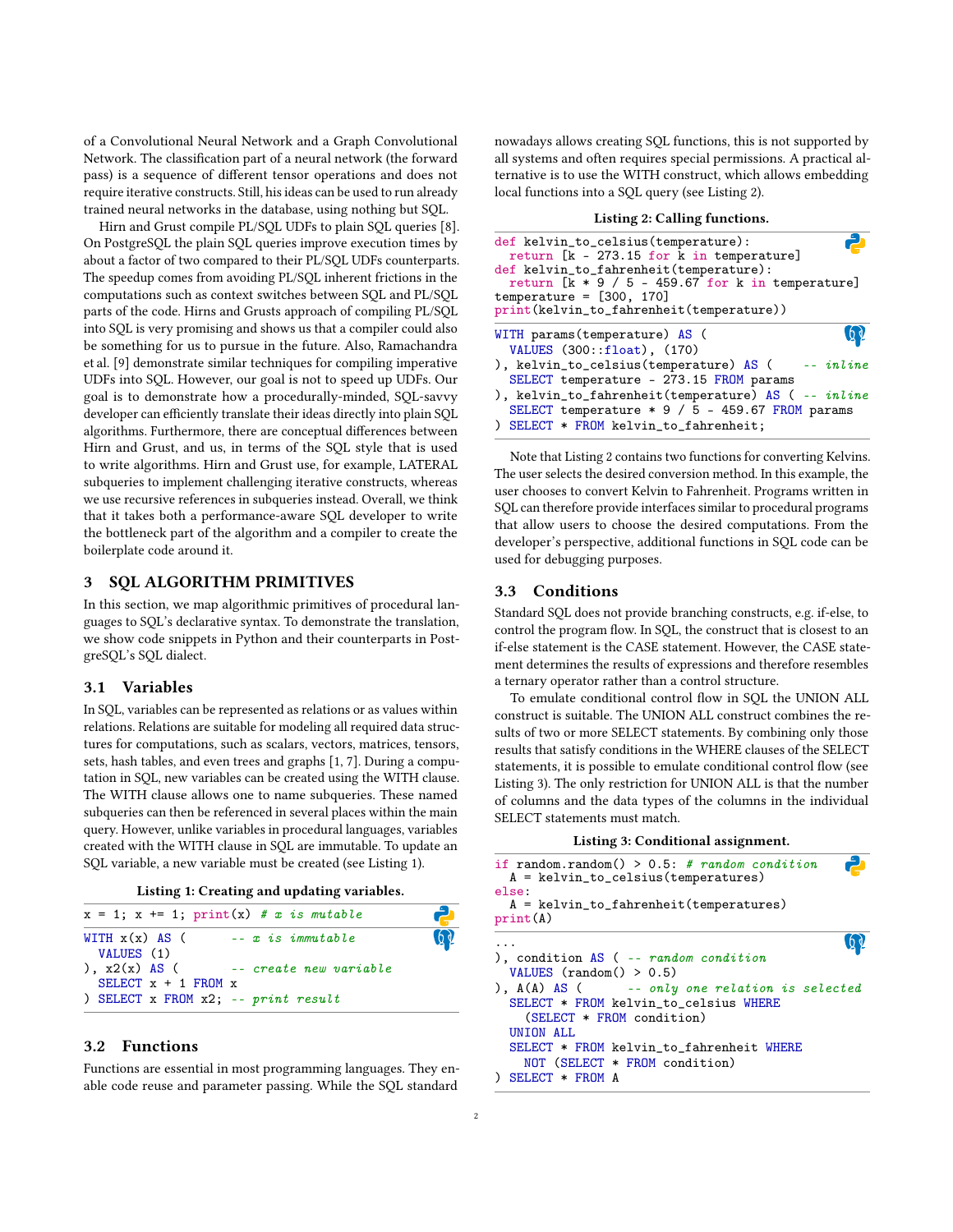## 3.4 Loops

Expressing loops in complex computations by recursive queries is gradually becoming common practice [\[8,](#page-5-7) [10\]](#page-5-9). In SQL, there are two variants of loops that are realized by recursive queries and comply with the SQL standard [\[11\]](#page-5-10). The first variant is supported by most DBMSs and is a simple loop without recursive references in subqueries (see Listing [4\)](#page-2-0). The second variant contains recursive references in subqueries and, to our knowledge, is fully supported only in PostgreSQL, DuckDB, and HyPer (see Listing [5\)](#page-2-1).

#### <span id="page-2-0"></span>Listing 4: Loop without recursive reference in a subquery.

```
# Taylor series for approximating e^x
from math import factorial
x = [1.5, 4.0]e_{\text{pow\_x}} = [1.0] * len(x) # make list of ones
for i in range(1, 20):
  for j in range(len(x)):
    e_{\text{pow_x}[j]} += x[j] ** i / factorial(i)
print(e_pow_x) # e^x = 1 + x^1/1! + x^2/2! + ...\OmegaWITH RECURSIVE exp(x, i, e_pow_x) AS (
  VALUES (1.5::float, 1, 1.0::float),
         (4.0, 1, 1.0)UNION ALL
  SELECT x, i + 1, e_{\text{pow\_}x} + POWER(x, i) / !!i
    FROM exp WHERE i < 20 -- no recursive reference
) SELECT e_pow_x FROM exp WHERE i = 20;
```
The second loop variant allows the recursive working table, x in Listing [5,](#page-2-1) to be used within subqueries in the FROM clause. These subqueries may also be recursive. PostgreSQL generates an error if the recursive reference to the working table appears more than once within the FROM clause. This error can be avoided by creating a new variable within the FROM clause and referencing it in further computations (see workaround for PostgreSQL in Listing [5\)](#page-2-1). This workaround allows referencing the recursive working table multiple times.<sup>[1](#page-2-2)</sup> We heavily exploit recursive references in subqueries to implement all kinds of algorithms in SQL. By supporting recursive references in subqueries, DBMS vendors could enable SQL-only algorithms in their products.

The limiting factor in recursive queries is the lacking possibility of having multiple working tables. Only one working table is allowed within the recursion. If an algorithm needs to update multiple variables in each iteration, they must all be packed into the working table at once. During an iteration, these variables then must be unpacked from the working table and afterwards packed again for the next iteration.

## 3.5 Errors

The input data for an algorithm may be incorrect. SQL programs of practical value should provide feedback on incorrect input data. To implement input validation in SQL, we use the UNION ALL construct. In Listing [6,](#page-2-3) the entropy of a probability distribution on three states is computed. A property of probabilities is that they are greater than or equal to zero and their sum over all states is one. These preconditions are checked in the WHERE clauses when creating the errors relation. If an erroneous input is detected, the

<span id="page-2-1"></span>Listing 5: Loop with recursive references in subqueries.

| # Newton's method: compute x so that                      |                             |
|-----------------------------------------------------------|-----------------------------|
| # $f(x) = x^2 + cos(x) + 2 * sin(x)$ is minimized         |                             |
| from math import sin, cos                                 |                             |
| $x = 0$                                                   |                             |
| while True:                                               |                             |
| $fD = 2 * x - sin(x) + 2 * cos(x) # f'$                   |                             |
| if $abs(fD) < 1e-6$ :                                     |                             |
| break                                                     |                             |
| $fD2 = 2 - cos(x) - 2 * sin(x)$ # f''<br>$x = fD / fD2$   |                             |
| print(x)                                                  | # update x<br>$# -0.975012$ |
|                                                           |                             |
| WITH RECURSIVE $x(x, i)$ AS (                             |                             |
| VALUES $(0::float, 0::int)$                               |                             |
| UNTON ALL.                                                |                             |
| SELECT $x$ , $i + 1$ FROM (                               |                             |
| WITH $x(x, i)$ AS ( -- recursive reference of x           |                             |
| SELECT * FROM x -- workaround for PostgreSQL              |                             |
| ), $fD(fD) AS$ ( $-f'$                                    |                             |
| SELECT $2 * x - SIN(x) + 2 * COS(x)$ FROM x               |                             |
| ), $fD2(fD2)$ AS ( -- $f'$                                |                             |
| SELECT 2 - $COS(x)$ - 2 * $SIN(x)$ FROM x                 |                             |
|                                                           |                             |
| ) SELECT $x - fD / fD2$ , fD, i FROM $x$ , fD, fD2        |                             |
| ) AS $x_new(x, fD, i)$ WHERE ABS(fD) > 1e-6               |                             |
| ) SELECT $x$ FROM $x$ WHERE $i = (SELECT MAX(i) FROM x);$ |                             |

errors relation contains the corresponding error messages. In our example, the entropy is only computed if the errors relation is empty.



<span id="page-2-3"></span>

| probs = $[0.1, 0.4, 0.5]$<br>errors = []           |
|----------------------------------------------------|
|                                                    |
| if any( $p < 0$ for $p$ in probs) == True:         |
| errors += ["ERROR: negative probabilities"]        |
| if $abs(sum(probs) - 1.0) > 1e-16$ :               |
| errors += ["ERROR: sum of probabilities != 1.0"]   |
| if len(errors):                                    |
| print (*errors, sep= $\ln$ )                       |
| else:                                              |
| $entropy = -sum([p * log2(p) for p in probs])$     |
| print (entropy)                                    |
| WITH probs(p) AS (                                 |
| VALUES $(0.1::float)$ , $(0.4)$ , $(0.5)$          |
| ), errors AS ( -- table contains all errors        |
| SELECT 'ERROR: negative probabilities'             |
| WHERE (SELECT $0 > ANY(SELECT * FROM probes)$ )    |
| <b>UNTON ALL</b>                                   |
| SELECT 'ERROR: sum of probabilities != 1.0'        |
| WHERE (SELECT ABS(SUM(p) - $1.0$ ) > 1e-16         |
| FROM probs)                                        |
| ), entropy (entropy) AS ( $-$ compute if no errors |
| SELECT -SUM( $p * LOG(p) / LGG(2.0)$ ) FROM probs  |
|                                                    |
| WHERE NOT EXISTS (SELECT 1 FROM errors)            |
| ), result(result) AS (                             |
| SELECT * FROM errors                               |
| UNION ALL                                          |
| SELECT entropy:: text FROM entropy                 |
| ) SELECT * FROM result WHERE result IS NOT NULL    |

<span id="page-2-2"></span><sup>&</sup>lt;sup>1</sup>This workaround is the missing link to complete Reprintsev's Turing completeness proof for SQL [\[12\]](#page-5-11).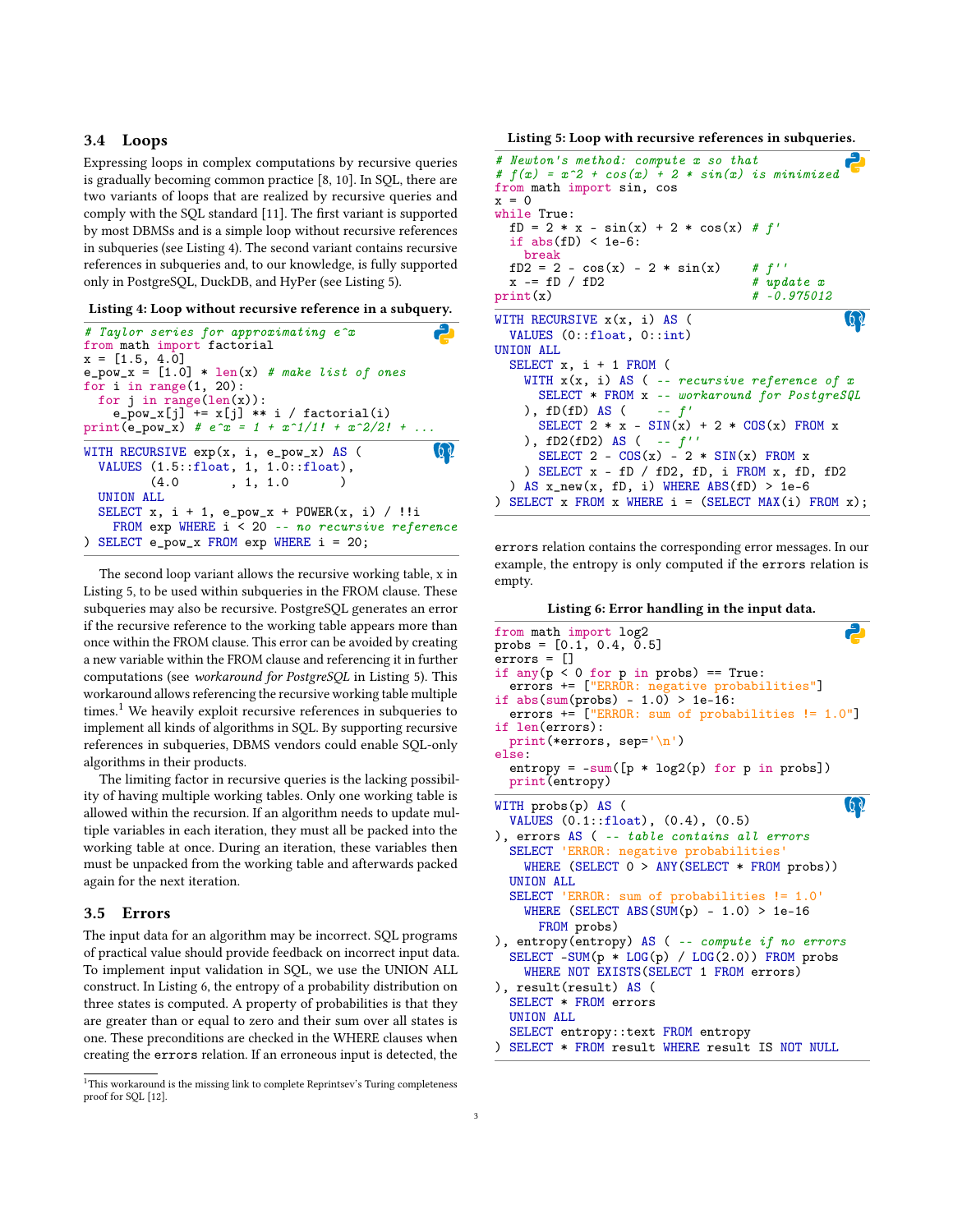#### 4 CASE STUDY

We use gradient descent-based logistic regression as a case study to demonstrate that SQL algorithms written in a database-friendly style can be practical. Logistic regression is a popular machine learning method for binary classification that leads to the following convex optimization problem:

$$
\min_{\mathbf{w}} 0.5 \cdot \mathbf{w}^{\top} \cdot \mathbf{w} + c \cdot \text{sum}(\log(\mathbf{1} + \exp(-y \odot (X \cdot \mathbf{w}))))
$$

Here  $c \in \mathbb{R}$  is a regularization parameter,  $X \in \mathbb{R}^{n \times m}$  a data matrix with  $n$  data points (examples) and  $m$  features, whereby each data point *i* is assigned a label  $y_i$  ∈ {-1, 1}. The operator ⊙ denotes element-wise multiplication.

To find the solution vector  $w \in \mathbb{R}^m$  that minimizes the given objective function, gradient descent can be used as a numerical optimization algorithm. Minimization in gradient descent is achieved by repeatedly updating the parameter vector  $w$  using the following formula:

$$
w(t+1) = w(t) - \alpha \frac{\partial f(w)}{\partial w},
$$

where  $\frac{\partial f(w)}{\partial w}$  is the derivative of the objective function with respect to the parameter vector w, that is, the gradient, and  $\alpha$  the learning rate. To compute the derivative of the objective function, we use Matrix Calculus, an online tool for computing vector and matrix derivatives [\[13](#page-5-12)[–15\]](#page-5-13). The full gradient descent-based logistic regression algorithm that we use for the case study is shown in Listing [7.](#page-3-0)

<span id="page-3-0"></span>Listing 7: Gradient descent-based logistic regression.

```
def gradient(X, c, w, y):
                                                      2
  cse = np.exp(-(y * X.dot(w)))return \bar{w} - \bar{c} * X.T.dot(cse * y / (1 + cse))
def gradient_descent(X, y, c, iterations):
  w = np.zeros(X.shape[1]) # initial weights<br>alpha = 0.001 # learning rate
  w = np.zeros(X.shape[1]) # initial weights
  for i in range(iterations):
    w = w - alpha * gradient(X, c, w, y)return w
w = gradient\_descent(X, y, c=2, iterations=100)
```
## 4.1 Database-friendly SQL mappings

Computing the gradient is the most time-demanding operation of the algorithm in Listing [7.](#page-3-0) If performance is important, the SQL code for computing the gradient must be database friendly. Here, the gradient computation consists for the most part of linear algebra operations. Linear algebra computations in SQL are usually mapped to a format that explicitly stores the indices for each value of a vector or matrix. This representation of vectors and matrices is similar to the coordinate format (COO) used for sparse linear algebra. Listing [8](#page-3-1) shows how to compute the gradient from Listing [7](#page-3-0) using the COO style in SQL.

An advantage of using the COO style for linear algebra in SQL is its universality, that is, there is no dependence of the SQL code on the number of columns in a matrix. Sparse linear algebra is also supported by default when using COO style. Furthermore, active research is being conducted to develop query engines that reduce the

Listing 8: COO style gradient computation.

<span id="page-3-1"></span>

| WITH $X(i, j, val)$ AS ( -- dataset and ones                                          |
|---------------------------------------------------------------------------------------|
| VALUES $(0::int, 0::int, 5:5::float),$                                                |
| (0, 1, 2.4), (0, 2, 1.0),                                                             |
| $(1, 0, 5.4), (1, 1, 3.0), (1, 2, 1.0),$                                              |
| (2, 0, 5.5), (2, 1, 4.2), (2, 2, 1.0)                                                 |
| ), $y$ (i, val) AS ( $-$ labels                                                       |
| VALUES $(0::int, 1.0::float), (1, 1.0), (2, -1.0)$                                    |
| ), $w$ (i, val) AS ( $-$ weights                                                      |
| VALUES $(0:int, 0.1::float), (1, 0.1), (2, 0.1)$                                      |
| ), $Xw(i, val) AS$ ( $- X.dot(w)$                                                     |
| SELECT X.i, SUM(X.val * w.val) FROM X, w                                              |
| WHERE $X \cdot j = w \cdot i$ GROUP BY $X \cdot i$                                    |
| ), $\csc(i, val)$ AS ( -- $np.\exp(- (y * Xw))$                                       |
| SELECT $y.i$ , EXP(-(y.val * Xw.val)) FROM $y$ , Xw                                   |
| WHERE $y.i = Xw.i$                                                                    |
| ), $v(i, val) AS$ ( -- $cse * y / (1 + cse)$                                          |
| SELECT y.i, cse.val * y.val / $(1 + \text{cse.val})$<br>FROM cse, y WHERE cse.i = y.i |
| ), $u(i, val) AS$ ( $-c * X.T.dot(v)$ , $c = 2$                                       |
| SELECT X.j, 2 * SUM(X.val * v.val) FROM X, v                                          |
| WHERE $X.i = v.i$ GROUP BY $X.j$                                                      |
| ), $g(i, val) AS$ ( $-v-u$                                                            |
| SELECT w.i, w.val - u.val FROM w, u                                                   |
| WHERE $w.i = u.i$                                                                     |
| $\sum$ SELECT * FROM g -- gradient                                                    |

execution times of COO-like linear algebra queries [\[16\]](#page-5-14). However, performance of COO-style SQL code may be insufficient because of increased memory consumption due to the explicit indices, poor locality, and costly transformations that get data into the right format. Moreover, COO-style linear algebra in SQL relies heavily on joins. In Listing [8](#page-3-1) joins are specified in the WHERE clauses.

An alternative approach to COO-style linear algebra in SQL is to treat relations themselves as vectors or matrices. Rows and columns of the relation correspond to row and column vectors of linear algebra. This representation of vectors and matrices is similar to how they are represented in dense linear algebra. Listing [9](#page-3-2) shows the gradient computation from Listing [7](#page-3-0) using the dense linear algebra style in SQL.

<span id="page-3-2"></span>

| WITH $X(f1, f2, y)$ AS ( $-$ dataset and labels $\{y\}$          |
|------------------------------------------------------------------|
| VALUES $(5.5::float, 2.4::float, 1.0::float),$                   |
| $(5.4, 3.0, 1.0)$ ,                                              |
| $(5.5, 4.2, -1.0)$                                               |
| ), $w(w1, w2,$ intercept) AS ( -- weights                        |
| VALUES $(0.1::float, 0.1::float, 0.1::float)$                    |
| ), $\csc(\text{val}, f1, f2)$ AS ( -- $np.\exp(-(y * X.dot(w)))$ |
| SELECT $exp((f1 * w1 + f2 * w2 + intercept) * -y)$ ,             |
| f1, f2, y FROM X, $w -$ - propagate f1, f2, y                    |
| ), $v(va1, f1, f2)$ AS ( -- $cse * y / (1 + cse)$                |
| SELECT val $*$ y / (1.0 + val), f1, f2 FROM cse                  |
| ), $u(t1, t2, t3)$ AS ( $-c * X.T.dot(v)$ , $c = 2$              |
| SELECT $2 * SUM(f1 * val)$ , $2 * SUM(f2 * val)$ ,               |
| $2 * SUM(va1)$ FROM v -- use $f1$ , $f2$                         |
| ), $g (g1, g2, g3)$ AS ( $-v-u$                                  |
| SELECT $w1 - t1$ , $w2 - t2$ , intercept - t3 FROM $w$ , u       |
| $\sum$ SELECT * FROM g -- gradient                               |

The gradient computation in Listing [9](#page-3-2) avoids joins and does not require explicit indices for vectors and matrices. We therefore call this computation database friendly. The features f1, f2, and the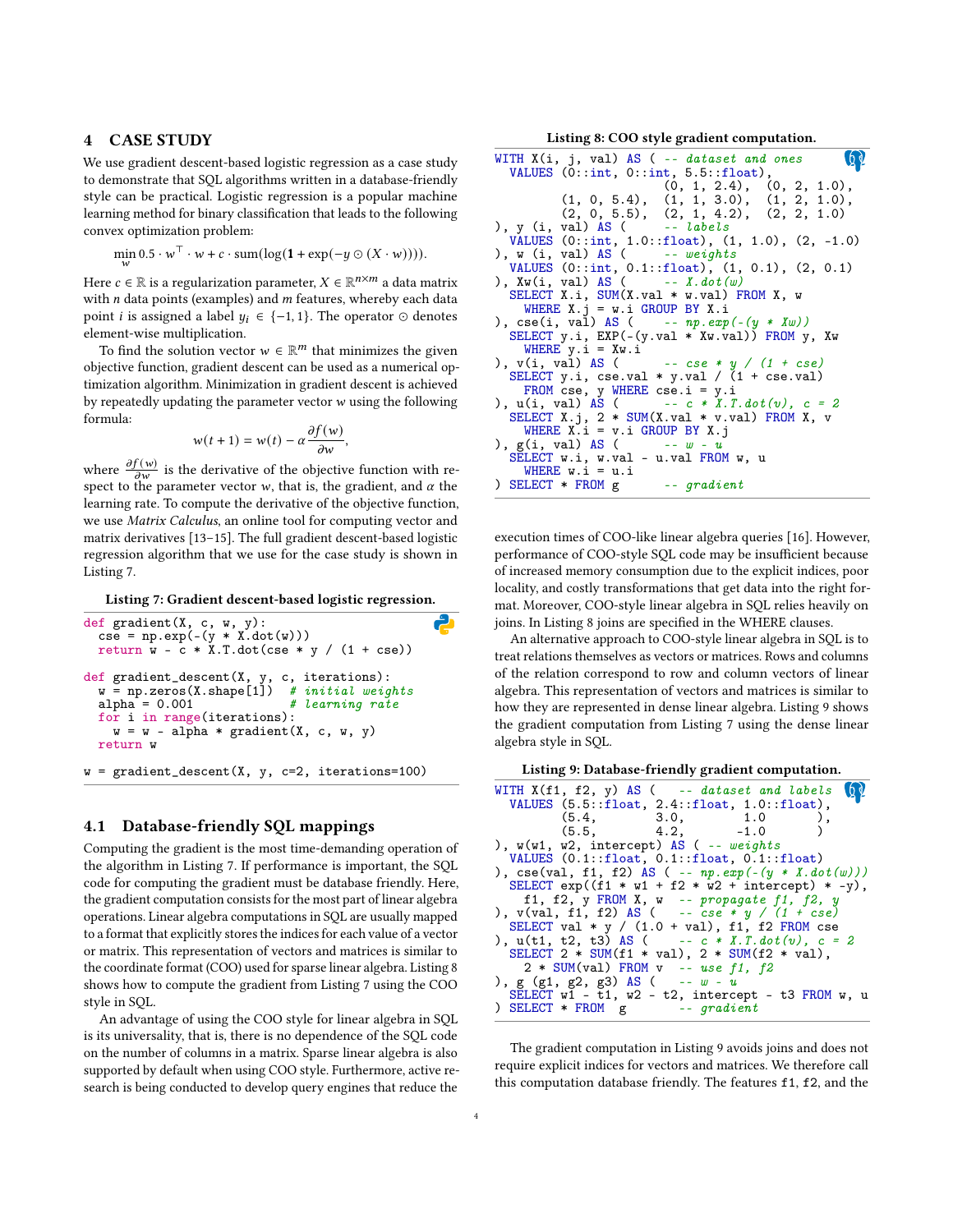labels y are stored in a single relation X. During the computation of the gradient, features and labels are propagated to avoid unnecessary joins. See, for example, how the features f1, f2 are selected when the relations cse and v are created. These "unnecessary" selections avoid joins when f1 and f2 are needed again, as is the case, when creating the relation u.

## 4.2 Performance results

We compare the performance for the gradient descent-based logistic regression between NumPy, HyPer, and PostgreSQL. NumPy is a Python package for high performance scientific computing. We link NumPy against the Math Kernel Library (MKL) version 2020.0.2. Intel's MKL library makes extensive use of vector instructions and multicore processing. HyPer is a column-oriented in-memory DBMS that achieves high performance for both OLTP and OLAP workloads [\[17\]](#page-5-15). We use Tableau's publically available Hyper API version 0.0.13287. PostgreSQL is a widely used, open source, roworiented DBMS. We use PostgreSQL version 12.8.

For our measurements, we use a machine with an Intel i9- 10980XE 18-core processor (36 hyperthreads) running Ubuntu 20.04.1 LTS with 128 GB of RAM. Each core has a base frequency of 3.0 GHz and a max turbo frequency of 4.6 GHz, and supports the AVX-512 vector instruction set. For HyPer and PostgreSQL, we measure the performance of two different implementations of logistic regression. One is based on COO-style linear algebra, the other, the database-friendly one, uses the join-free dense-style for linear algebra (see previous subsection for details). For the database measurements, we use temporary tables. We do not use database indexes. We report performance in terms of iterations per second when running the logistic regression solver. One iteration computes the gradient and updates the weights of the previous iteration. We verify that all implementations compute identical weights and thus achieve identical model accuracy.

Figure [1](#page-4-0) shows the performance of gradient descent-based logistic regression for a dataset with 32 features and 1 000 000 examples. While the database-friendly implementation on HyPer achieves over 100 iterations per second, the performance on PostgreSQL is no different from its COO implementation. The performance on PostgreSQL is very low compared to HyPer because HyPer is a highly efficient parallel DBMS that uses query compilation. We therefore ignore PostgreSQL in further measurements. Surprisingly, however, HyPer is almost three times faster than NumPy. The following measurements explore the conditions under which HyPer outperforms NumPy.

<span id="page-4-0"></span>

Figure 1: Performance for HyPer, PostgreSQL, and NumPy (32 features, 1 000 000 examples, multi-threaded).

Figure [2](#page-4-1) shows the performance depending on the number of threads used for the computation. When using two threads, HyPer and NumPy perform about the same. When using more than two threads, the database-friendly implementation on HyPer is faster than NumPy. HyPer steadily gains performance as the number of available cores increases (threads  $\leq$  18). HyPer gains even more performance by additional parallelization through hyperthreads. In contrast to HyPer, the parallelization of a gradient computation in NumPy is poor. Although the MKL is generally very efficient at parallelizing linear algebra operations, it fails for the 32-feature example in Figure [2.](#page-4-1)

<span id="page-4-1"></span>

Figure 2: Multi-threaded performance scalability for HyPer and NumPy (32 features, 1 000 000 examples).

In Figure [3,](#page-4-2) we vary the number of features between 4 and 128. We leave it up to the implementations to decide how many threads to use. NumPy utilizes all 18 cores with 4 features in the dataset, but as Figure [3](#page-4-2) indicates, this happens rather inefficiently. Figure [3](#page-4-2) shows that HyPer is the fastest alternative for fewer than 128 features in the dataset. However, the performance gap between HyPer and NumPy closes as the number of features in the dataset increases. At 128 features NumPy is even a bit faster than HyPer.

<span id="page-4-2"></span>

Figure 3: Performance based on the number of features for HyPer and NumPy (1 000 000 examples, multi-threaded).

Figure [4](#page-5-16) shows the performance as a function of the number of examples in the dataset. The measurements are shown on a logarithmic scale. For less than or equal to  $10^5$  examples in the dataset, NumPy is the fastest option. NumPy stores matrices and vectors contiguously in memory and therefore benefits from good locality when the dataset fits in the cache. Furthermore, since a weights update depends on the previously computed weights, efficient parallelization does not come into play for small data sets. Also, for benchmarking, we ran the algorithm repeatedly for 100 iterations. In HyPer, these times include the runtimes for the cached SQL queries. The setup costs for a query do not amortize for small